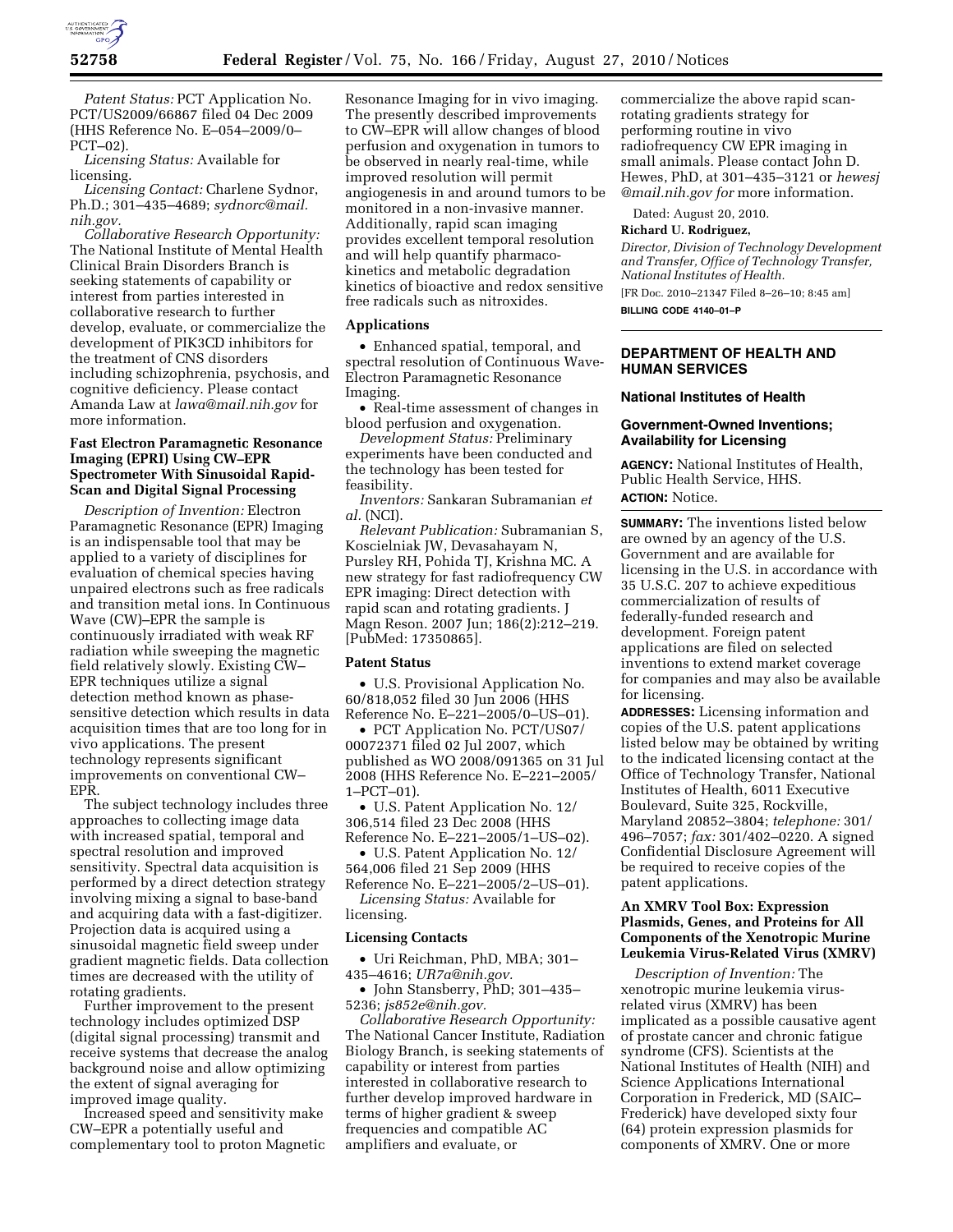XMRV proteins made available through these expression plasmids could have clinical relevance to diagnosing or treating human disease. The work to develop this technology was performed in the Protein Expression Laboratory at SAIC–Frederick in collaboration with expert retrovirologists from the National Cancer Institute's Frederick, MD campus, a site well-positioned to develop these expression plasmids from initial cloning to final validations. The development of these XMRV tools is expected to save researchers months in laboratory production time and thousands of dollars in labor costs.

The XMRV strain utilized to generate these expression plasmids is a reference strain isolated from a human patient. Each expression plasmid encodes one of the ten proteins that comprise the XMRV retrovirus (matrix, p12, capsid, nucleocapsid, protease, reverse transcriptase, integrase, surface, transmembrane, and envelope). Nine of the ten XMRV proteins expressed by these clones have been successfully purified in large quantities using scaleup processes. The expression vectors were generated utilizing the Gateway® cloning system and consist of Gateway® entry clones, bacterial (*Escherichia coli*) expression clones, baculovirus expression clones, and mammalian expression clones. Expression of the appropriate XMRV protein from its corresponding expression clone has been confirmed. The entry clones have been validated for Gateway® subcloning and the baculovirus clones have been validated for baculovirus production and can be transposed into baculoviral genomes. The plasmids have been fully mapped and sequenced and contain one or more elements to facilitate laboratory use, such as antibiotic resistance genes, specialized promoter sequences, maltose-binding protein and His tags, TEV protease sites, Kozak-ATG sequences, signal peptides, and other elements.

*Applications:* 

• Research tool whose large-scale production capability can be utilized to develop serological assays for detecting XMRV and other retroviruses to possibly establish these viruses as causative agents for CFS, prostate cancer, and other diseases with unknown origins.

• Collection of research tools that could be utilized to develop a complete set of diagnostic assays for detecting each of these XMRV proteins in patient samples.

• Research tool to serve as a platform for developing therapeutic moieties, such as neutralizing antibodies and other biologics, for treating prostate

cancer, chronic fatigue syndrome, and any other disease where XMRV is later identified as the causative agent.

• A logical starting point for generating clinical-grade XMRV constructs for use in clinical vaccine, immunotherapy, and gene therapy studies.

*Advantages:* 

• *First complete set of plasmids available for the expression of each XMRV protein individually:* Researchers looking to study XMRV can save months of time and thousands of dollars by using this set of XMRV tools. The plasmids have been fully-mapped and validated for protein expression. This plasmid portfolio offers a variety of vectors for expressing these XMRV proteins including Gateway® entry clones, bacterial vectors, baculoviral vectors, and mammalian expression systems.

• *Clones were developed from an XMRV isolate taken from a patient with a confirmed XMRV infection:* The proteins produced by these expression plasmids are anticipated to have direct clinical applicability to human XMRV diseases.

• *Launching pad for any commercial entity desiring to develop diagnostics or therapeutics for XMRV:* This technology is likely to give companies in the prostate cancer arena or the emerging chronic fatigue syndrome market a competitive advantage for developing anti-XMRV products faster than competitors. The molecular targets needed as a starting point for therapeutic development are provided by this technology.

*Market:* Apart from cancers of the skin, prostate cancer is the most common form of cancer found in men, especially in men over the age of 65. In the United States, an estimated 200,000 men are diagnosed with prostate cancer each year and around 100 men die of the disease daily. About \$5 billion dollars is spent annually on treatments for prostate cancer.

The Center for Disease Control (CDC) estimates that over 1 million Americans are living with chronic fatigue syndrome and approximately 80% of these individuals are undiagnosed. This debilitating disease likely affects over 17 million people worldwide and the cause of CFS is currently unknown. Those individuals diagnosed with CFS are a vocal patient group desiring expanded research into the cause of CFS and possible treatments and/or cures. In the United States alone, an estimated \$9 billion dollars is lost annually due to CFS-induced decreases in worker productivity.

*Inventors:* Dominic Esposito (SAIC), Alan Rein (NCI), Stuart Le Grice (NCI), James Hartley (SAIC), William Gillette (SAIC), Ralph Hopkins III (SAIC), Troy Taylor (SAIC).

*Selected Publications:* 

1. VC Lombardi, *et al.* Detection of an infectious retrovirus, XMRV, in blood cells of patients with chronic fatigue syndrome. Science 2009 Oct 23;326(5952):585–589. [PubMed: 19815723]

2. A Urisman, *et al.* Identification of a novel Gammaretrovirus in prostate tumors of patients homozygous for R462Q RNASEL variant. PLoS Pathog. 2006 Mar;2(3):e25. [PubMed: 16609730]

*Patent Status:* HHS Reference No. E– 155–2010/0—Research Tool. Patent protection is not being pursued for this technology.

*Licensing Status:* Available for licensing under a Biological Materials License Agreement.

*Licensing Contact:* Samuel E. Bish, Ph.D.; 301–435–5282; *[bishse@](mailto:bishse@mail.nih.gov) [mail.nih.gov.](mailto:bishse@mail.nih.gov)* 

#### **Tempol: A Commercially Available Nitroxide as Cancer Therapeutics**

*Description of Invention:* The invention is the discovery that a commercially available stable nitroxide, namely TEMPOL can effectively reduce the level of hypoxia-inducible transcription factor (HIF)–2a. Elevated  $HIF-2\alpha$  is associated with clear cell kidney cancer characterized by mutation of the VHL tumor suppressor gene and with many other cancers. Therefore, TEMPOL can potentially be developed into a cancer drug to treat patients with elevated  $HIF-2\alpha$ , whether due to compromised VHL function or not.

*Applications:* Known compound (TEMPOL) found to be effective in treating several cancers.

*Advantages:* Animal data confirms effectiveness of TEMPOL against cancer support.

*Development Status:* Pre-clinical, *In vivo* animal data available.

*Target Market:* The potential drug will target a population that suffers from genetic diseases such as inherited von Hippel-Lindau (VHL) disease, which is associated with elevated expression of HIF–2 $\alpha$  and patients with kidney and other cancers characterized by elevation of HIF-2 $\alpha$ . Inherited VHL disease is a cancer syndrome caused by germ line mutations of the VHL tumor suppressor gene. VHL is characterized by angiomas and hemangioblastomas of the brain, spinal cord, and retina. These can lead to cysts and/or tumors of the kidney, pancreas, and adrenal glands (*e.g.,*